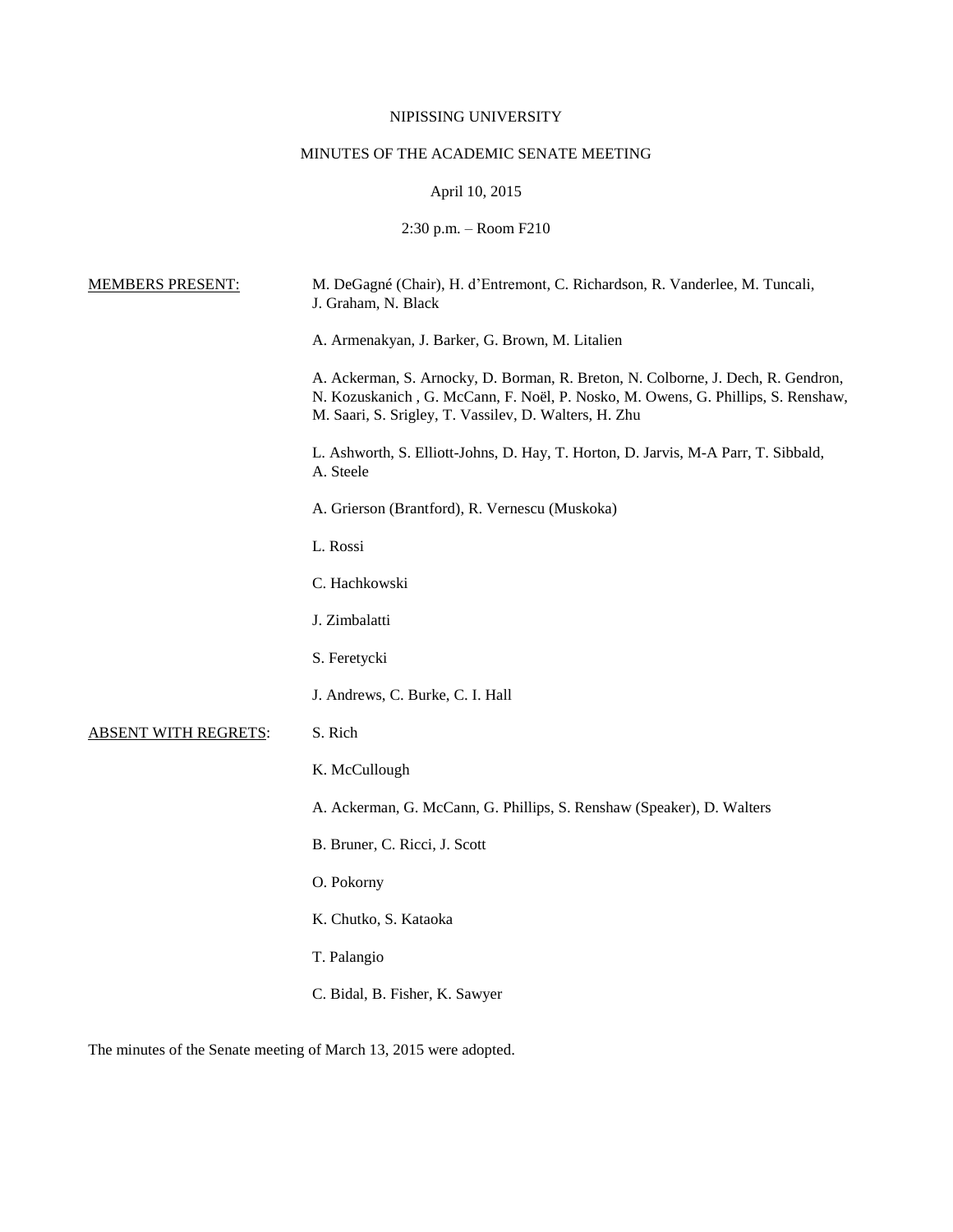### QUESTION PERIOD

Question period began with a follow up to the query made at the last Senate meeting regarding when a precise list of the OPSEU positions that have been eliminated will be available. The Vice-President Administration advised that a list should be available within 2-3 weeks. The bumping procedure has not yet been completed and they wish to honour the agreement made with OPSEU that information would not be released until the process is complete.

A request was made to receive an update on applications. The Registrar advised that first choice applications are up over last year by 13% overall. Acceptances are also up 13%. The Admissions staff is doing a great job. This is good news and it looks hopeful as we are well ahead of where we were last year at this time.

A question was asked regarding the cuts being made to the part-time budget and how courses would be affected? The Provost advised that there are many components to the part-time budgets, including the Nursing and Education placement budgets. We currently have approximately six million dollars allocated for part-time salaries. Some budgets were reduced to reflect actual expenditure patterns. At this point, the reduction in the budget for courses is in the order of a few hundred thousand dollars. At \$6,000 per course, that would amount to 40 or 50 courses.

Another concern was expressed regarding the impact on programs and whether that was taken into consideration and whether there could not have been more consultation with academic units. The Provost advised that as per usual practice once the final budget is approved at the May Board of Governors meeting, it will presented for discussion at the May Senate meeting.

A request was made for information regarding student registration. Faculty will have to take this information into consideration as adjustments will need to be made to accommodate how resources are allocated. The Registrar advised that registration information for fall/winter courses should be available by mid-May. The Provost indicated that the Deans will be advised and they will then meet with the Chairs to discuss the part-time budgets.

A question was asked whether the Planning and Priorities Committee and the Research Council were included in the budget process. The Provost advised that they were not as they do not play a role in allotting resources. The 2015-16 Operating Budget will be presented to Senate in May before being brought to the Board for approval.

# REPORTS of STANDING COMMITTEES and FACULTY or UNIVERSITY COUNCILS

# **SENATE EXECUTIVE COMMITTEE**

- MOTION 1: Moved by M. DeGagné, seconded by M-A Parr that the Report of the Senate Executive Committee dated April 2, 2015 be received. **CARRIED**
- MOTION 2: Moved by M. DeGagné, seconded by S. Srigley that Senate move into an in-camera session. CARRIED
- MOTION 3: Moved by M. DeGagné, seconded by M. Tuncali that Senate move out of the in-camera session.

### **PLANNING and PRIORITIES COMMITTEE**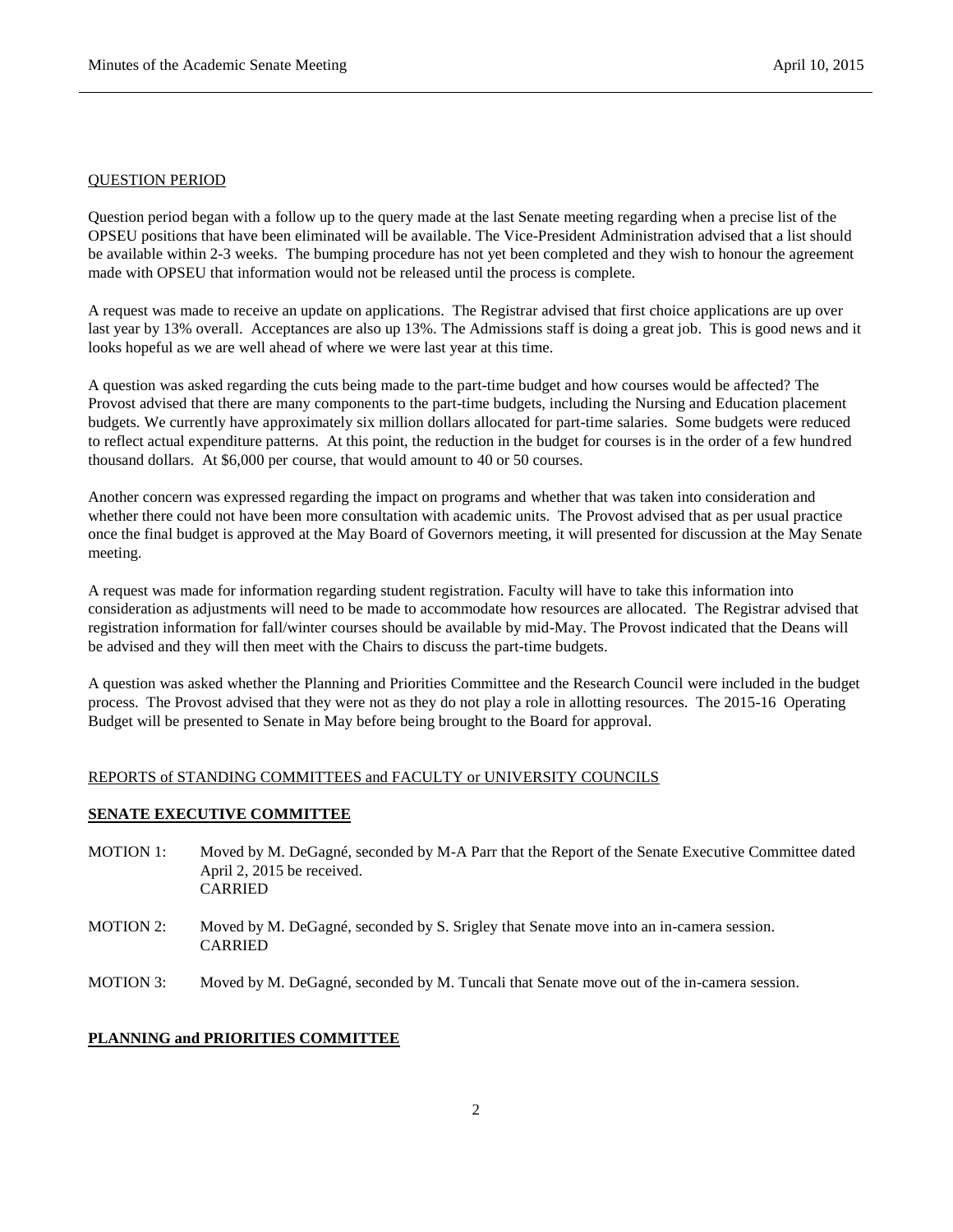MOTION 4: Moved by H. d'Entremont, seconded by G. Brown that the Report of the Planning and Priorities Committee dated March 30, 2015 be received. CARRIED

### **OTHER BUSINESS**

The President advised of a vacancy on the Chancellor's Selection Committee. The position will be filled at the next Senate meeting.

#### AMENDMENT OF BYLAWS

MOTION 5: Moved by I. Hall, seconded by M. Tuncali that Article 9.3(a) of the Senate bylaws be amended as outlined below:

Current wording:

- (a) Ex Officio Members:
- (i) the Dean of each Faculty, or their designates, two of whom, on a rotating basis shall be Chair and Vice-Chair; and
- (ii) the Registrar.

Proposed wording:

- (a) Ex Officio Members:
- (i) Associate Vice-President Academic (Chair) (non-voting);
- (ii) the Dean of each Faculty; or their designates, one of whom on a rotating basis shall be Vice-Chair; and
- (iii) the Registrar, or designate.

CARRIED

### REPORTS FROM OTHER BODIES

#### Board of Governors

The President advised that the next Board of Governors meeting will be held on May 7, 2015.

# Alumni Advisory Board

Senator Feretycki advised that the next Alumni Advisory Board meeting will be held on April 13, 2015.

#### Council of Ontario University (Academic Colleague)

The President advised that Senator McCann was attending COU meetings at Wilfrid Laurier University in Waterloo and therefore unavailable to give a report.

### ANNOUNCEMENTS

The President began his announcements by commenting on the COU meeting he recently attended at the Wilfrid Laurier Waterloo Campus. He advised that COU Academic Colleague, Dr. Gillian McCann, did a great job outlining how the